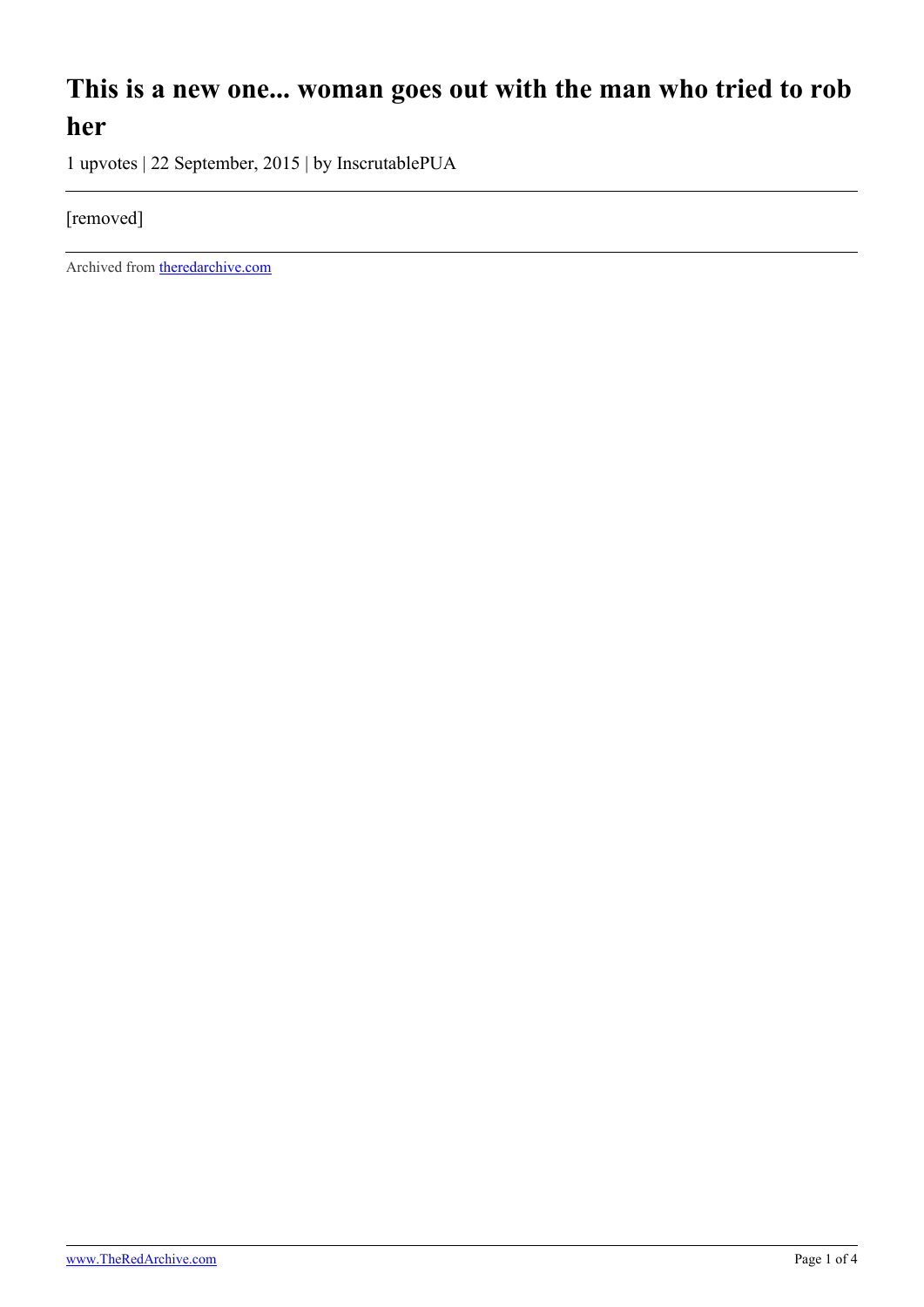## **Comments**

[deleted] • 10 points • 22 September, 2015 08:10 PM

Sometimes when I hear about these incidents I feel like life is some post-modern film I don't understand and never will.

[friendlysociopathic](https://old.reddit.com/user/friendlysociopathic) • 1 point • 22 September, 2015 09:00 PM

Life is always way more bizarre than fiction when you seek out the hidden bits.

[deleted] • 4 points • 22 September, 2015 08:15 PM

He displayed enough hard dominance at the start of their 'relationship' to last for months, then balanced it out with lots of comfort, and finally raised his SMV with a job and education. Game, set, and match.

Did we read the same post? Nobody should strive to be this fucking guy.

Immediately, he began to comfort me. **He began to apologize**. He put my TV back on the table and told me it wasn't damaged.

**Two days later**, I came home from work and he was sitting in front of my door.

Fucker is clingy already. Loves to explain himself too.

He told me that he told his mom what he did, and his mom made me some soup.

Giving gifts / kind, sensitive mommas boy...

We slowly began to **grow together as people?** ....After a year of maintaining communication and learning about who he was, he enrolled in a local community college and began taking courses to earn credits before applying to university. I helped him study for his history class a lot. He's great at math and science, though.

Friend Zone...

On a whim, I decided to invite him to my apartment. After picking up some things from the grocery store, he came over. I was so nervous that I was shaking. He noticed, he squeezed my hand, and then he made dinner. It was amazing. We talked, we laughed, we sat in the floor and watched a movie on the TV he tried to steal. We made jokes about it. **And then he told me that he missed his mom. I gave him a hug. Then he left.**

Never escalated (always be escalating), and got emotional / opened up...

/s (weird fucking story, most likely fake)

[InscrutablePUA\[](https://old.reddit.com/user/InscrutablePUA)[S](https://theredarchive.com/r/TheRedPill/comments/3lz78c/this_is_a_new_one_woman_goes_out_with_the_man_who/)] • 3 points • 22 September, 2015 08:21 PM

Nobody should strive to be this fucking guy.

lol no shit.

If you start things off by robbing and physically threatening a woman you can then be a lot more emotional and vulnerable than the average guy who is always an overemotional bitch. I'd be willing to bet they fucked during that movie.

[deleted] • 2 points • 22 September, 2015 08:25 PM <https://archive.is/xTXdY>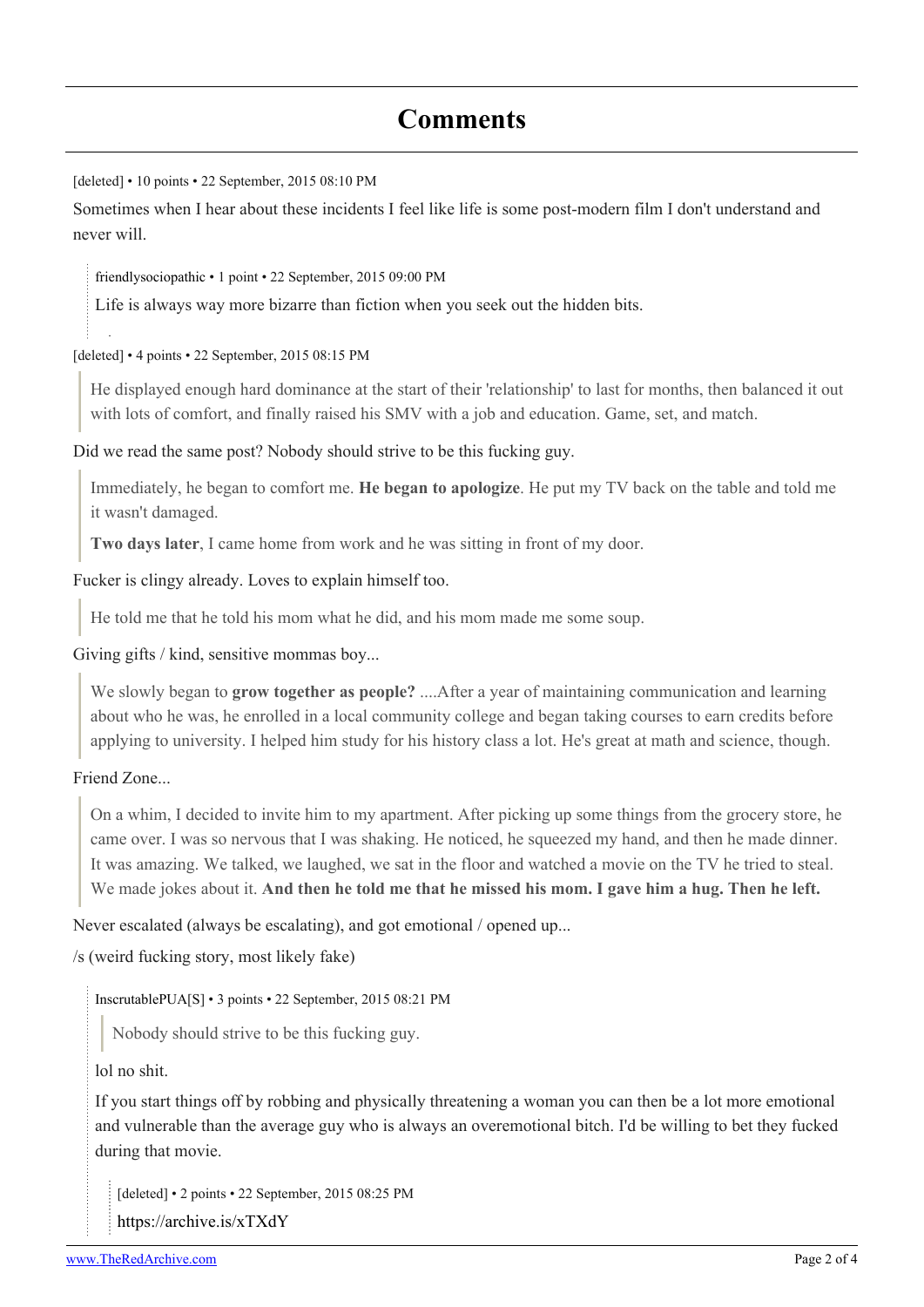You should do a post on this article too, I would but I don't have the time today.

Lots of good laughs in this one.

## [MentORPHEUS](https://old.reddit.com/user/MentORPHEUS) • 4 points • 22 September, 2015 09:09 PM

No general lesson or value to be derived from such an extreme outlier case. Frankly I don't think this crap belongs on here.

[trpfieldreport](https://old.reddit.com/user/trpfieldreport) • 2 points • 22 September, 2015 09:18 PM

It doesn't.

Please use the report button when you find this type of inane, irrelevant, low effort garbage posting.

[alclarkey](https://old.reddit.com/user/alclarkey) • 1 point • 22 September, 2015 09:23 PM

Except this is not an extreme outlier:

<http://www.theguardian.com/world/2003/jan/13/gender.uk>

Notice how the one convict recieves "bundles"? AWALT.

[trpfieldreport](https://old.reddit.com/user/trpfieldreport) • 5 points • 22 September, 2015 09:17 PM

Guys, stop taking everything that reddit upvotes and turning it into a Red Pill Lesson.

Someone posted about the "Alpha" schmuck who is upselling a medication by 5500% the day after they bought exclusive rights to it. The dude was not an alpha, and there was no TRP relevance.

Same story here.

This shit probably didn't happen, and if it did it happened in a different way than it was told. It's a reddit karma grab, meant to string you along- it's a narrative story with a purpose.

This is a garbage-post. Nothing more.

[MentORPHEUS](https://old.reddit.com/user/MentORPHEUS) • 1 point • 22 September, 2015 09:43 PM

My sentiments exactly! This sub has enough image issues with misunderstood but legitimate RP content, to put up with people trying to stretch every bizarre, extreme case that comes through the newsfeed into their misunderstanding of RP or "Alpha."

[deleted] • 2 points • 22 September, 2015 08:16 PM

Future FRs: "I tried to rob this woman and before I could turn around and talk about my feelings instead, she maced me and called the cops! Now I have a trial! This stuff doesn't work for me!"

[fundude1](https://old.reddit.com/user/fundude1) • 1 point • 22 September, 2015 08:49 PM

Another example of red pill in action.

How can BP rationalize this decision?

[KyfhoMyoba](https://old.reddit.com/user/KyfhoMyoba) • 1 point • 22 September, 2015 09:46 PM

I think that it was in *Sperm Wars* by Robin Baker (should be side-barred) that I read that about 40-50% of women that were "raped" ended up having some further sexual relationship with their "rapist", but with men that *attempted* rape that did not culminate in consummation, there was no degree of ostracism high enough for the attempted rapist.